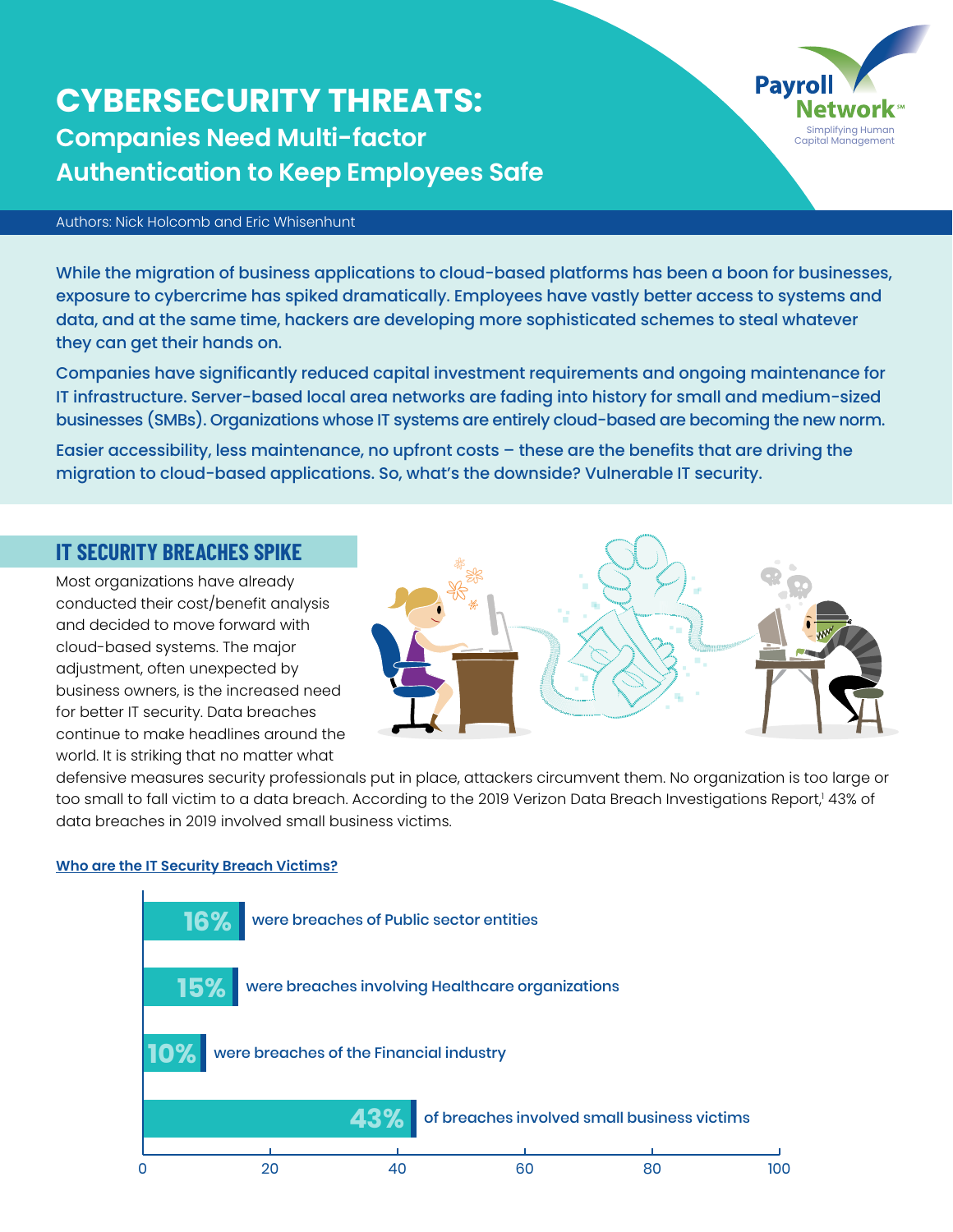#### **Don't Be a Data Breach Victim**

No industry vertical is immune from attack. Regardless of the type or amount of your organization's data, there is someone out there trying to steal it. Having a sound understanding of the security threats you face, how they have evolved and which tactics are most likely to be utilized, can enable you to prepare to manage these risks more effectively and efficiently. Today's online environment calls for additional layers of verification, and multi-factor authentication (MFA) is where it begins.

#### **What is Multi-Factor Authentication?**

MFA is a method of logon verification where at least two different factors of proof of identity are required, such as when employers ask for a photo ID and Social Security Number during the hiring process. MFA protects your data (email, financial accounts, health records, assets, etc.) by adding an extra layer of security. Once a user enters their username and password, the online system prompts the user for a second form of authentication.

#### 3 Types of Multi-factor Authentication

There are three recognized types of authentication factors, according to Global Knowledge<sup>2</sup>:

- Type 1 Something You Know includes passwords, PINs, combinations and code words. Anything that you can remember and then type, say, do, perform, or otherwise recall when needed falls into this category.
- Type 2 Something You Have includes all items that are physical objects, such as keys, smart phones, smart cards, USB drives and token devices.
- Type 3 Something You Are includes any part of the human body that can be offered for verification, such as fingerprints, palm scanning, facial recognition, retina scans, iris scans and voice verification.

#### **Multi-Factor Authentication Methods**

The most common form of secondary authentication is a 6-digit code that is sent as a text to the user's phone. Another option is to use a phone-based Authenticator App that generates a code every 30 seconds. The code must be entered on the login screen to gain access.

The idea behind MFA is that even if someone accidently falls for a phishing attack and unwittingly gives away their username and password to an application, such as email, the hacker cannot access the online application by only possessing the stolen credentials. They must also be in possession of the compromised user's mobile phone.

This second step in the authentication process drastically reduces the success rate of hacking attempts of online applications. But it is not foolproof.

To make their apps more user friendly, authenticator apps have alternative ways to be configured instead of having to input a 6-digit code. One method is to send a text that allows the user to select "Approve" directly from the phone app. Another method is an automated voice call is made to the user. They can approve the login request by pressing the pound key  $( # )$ . This saves the time and hassle of entering the code directly into the online application.



Sounds like a good idea, right? However, what if the end-user is multitasking and receives a notification to approve access to an online application, and they are not paying close attention? They then press the approve button or pound key. Now the hacker has access to the online account. Whoops! That's not what developers of Authentication Apps had in mind!

Be sure that your MFA is configured so that the user is required to input their authorization code on the login screen. This will prevent them from inadvertently approving an authorized login request.